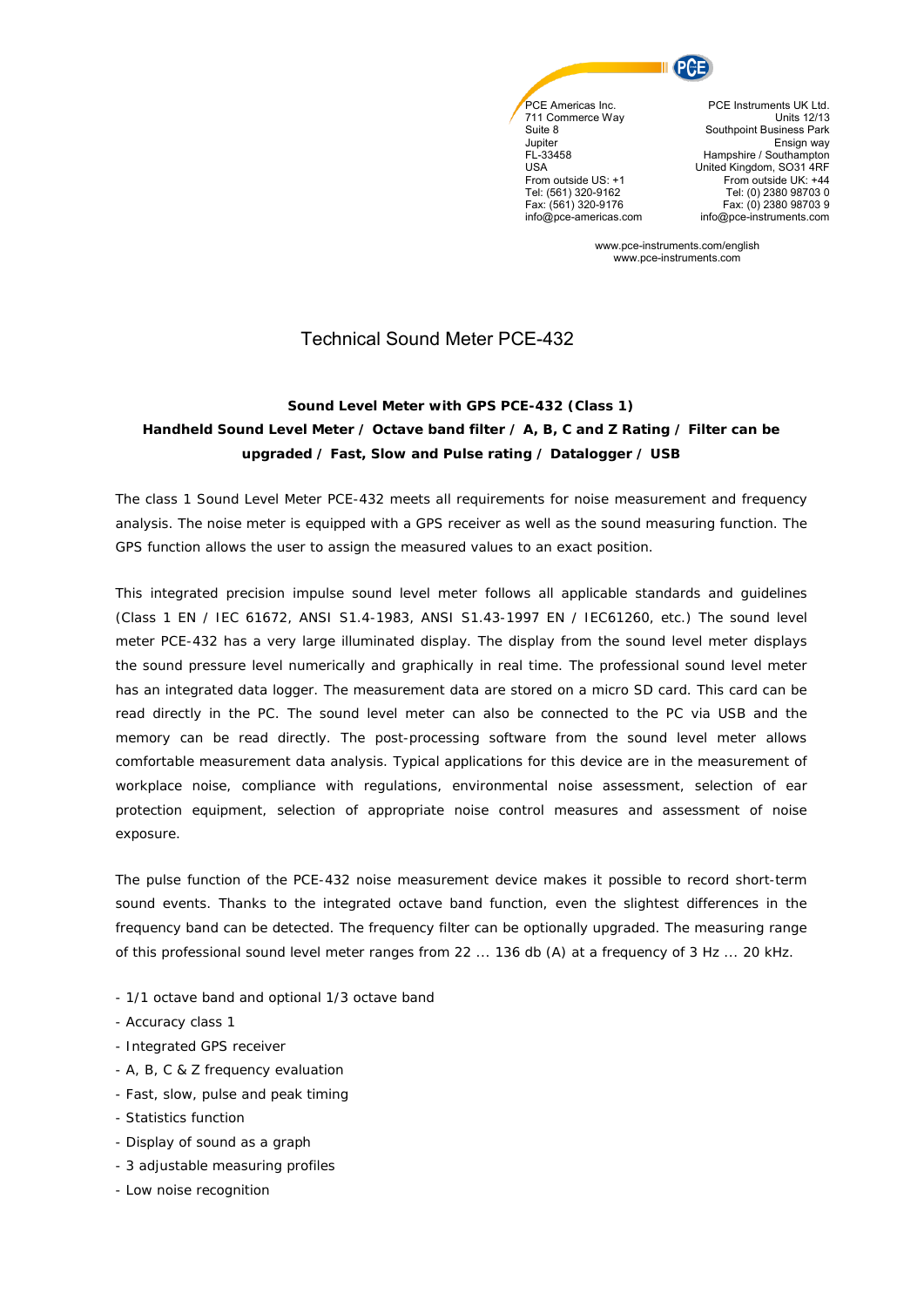- ICCP microphone 40 mV / PA
- Adjustable alarm level
- Ideal for airport and air force base noise monitoring programs

## **Technical specifications:**

| Measuring range           | 22  136 dbA                                                                                                                                   |
|---------------------------|-----------------------------------------------------------------------------------------------------------------------------------------------|
| Accuracy                  | Class 1                                                                                                                                       |
| Frequency range           | 3 Hz  20 kHz                                                                                                                                  |
| <b>Standards</b>          | GB/T3785.1-2010<br>GB/T3785.2-2010<br>IEC60651:1979<br>IEC60804:2000<br>IEC61672-1:2013<br>ANSI S1.4-1983<br>ANSI S1.43-1997                  |
| Frequency analysis        | Octave filter: 8 Hz  16 kHz<br>1/3 Octave filter: 6.3 Hz  20 kHz                                                                              |
| Microphone                | 1/2" Measuring microphone Class 1<br>Sensitivity: 40 mV/PA<br>Frequency range: 3 Hz  20 kHz<br>Connection: TNC<br>Power supply: ICCP Standard |
| Integral time measurement | $1 s \dots 24 h$ (adjustable)                                                                                                                 |
| Measurement functions     | LXY(SPL), LXeq, LXYSD, LXSEL, LXE, LXYmax, LXYmin, LXPeak,<br>LXN.                                                                            |
|                           | $X =$ Frequency rating: A, B, C, Z;<br>$Y = Time rating: F, S, I;$<br>$N =$ Statistics in %: 1  99 %                                          |
| 24 hour measurement       | Automatic measurement with data storage                                                                                                       |
| Frequency rating          | A, B, C, Z                                                                                                                                    |
| Time rating               | Fast (F), Slow (S), Pulse(I), Peak                                                                                                            |
| Inherent noise            | Microphone: $19 db(A)$ , $25 db(C)$ , $31 db(Z)$<br>Electronics: $13 db(A)$ , $17 db(C)$ , $24 db(Z)$                                         |
| AD converter              | 24 Bit                                                                                                                                        |
| Sample rate               | Standard: 48 kHz<br>LN Mode: 20 ms                                                                                                            |
| Measurement display       | Numerical<br>Bar graph<br>Graphical                                                                                                           |
| Display                   | 160 x 160 Pixel LCD with lighting                                                                                                             |
| Memory                    | 4 GB Micro SD card                                                                                                                            |
| Interface                 | USB (Memory readable via software or directly as mass storage)<br>RS232                                                                       |